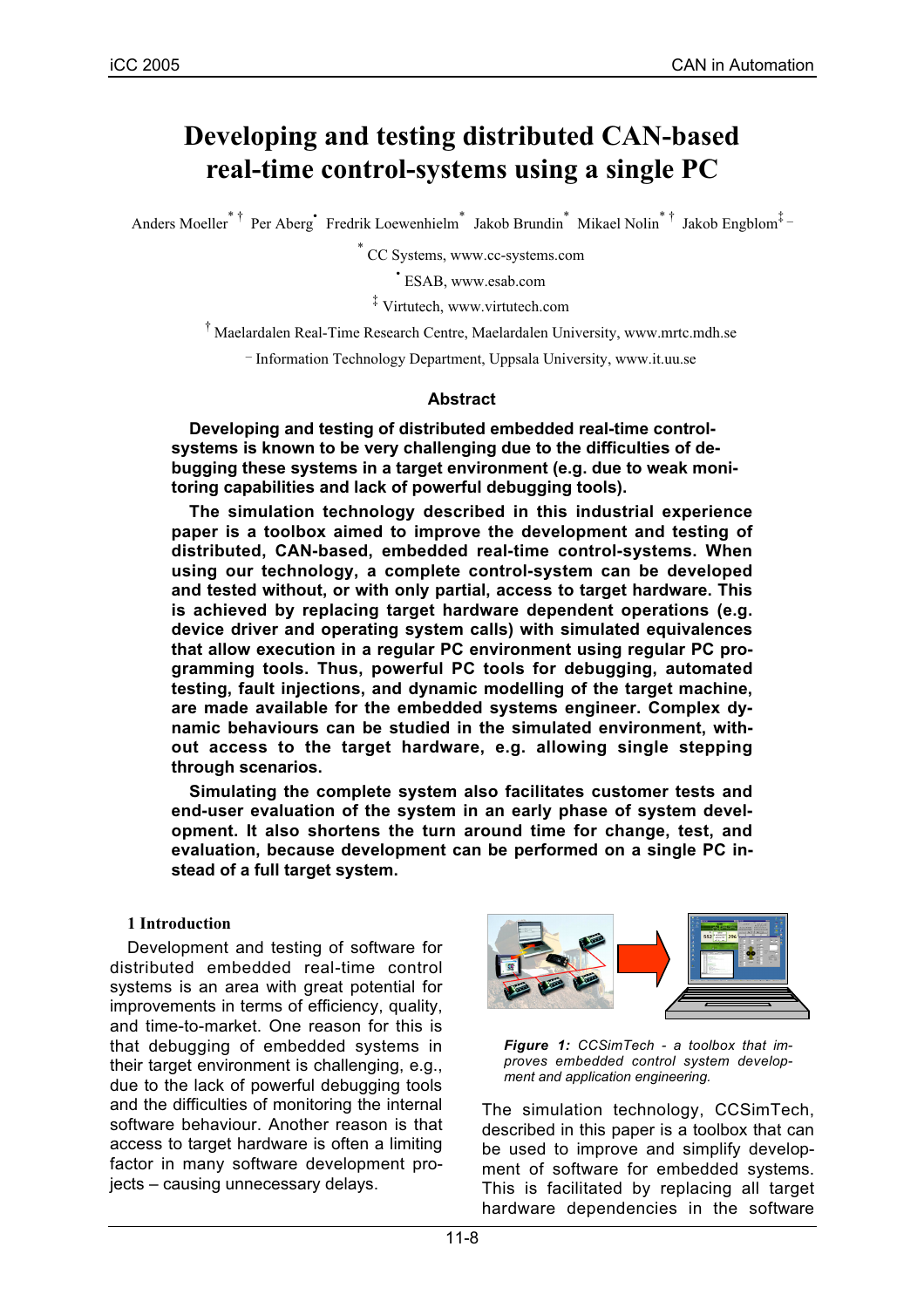with simulated equivalences - making a complete distributed embedded system executable and testable in a single PC (figure 1).

By using CCSimTech, software can be developed without, or with only partial, access to target hardware. In addition, powerful PC tools for debugging, automated testing, and fault injection can be used to guarantee the functional behaviour of the software. This, in turn, simplifies the introduction of target hardware, since the correct functional behaviour of the software is already validated.

#### **2 Embedded System Setting**

In order to describe the context in which the simulation technology is used, we outline some common and typical solutions and principles used in the design of the distributed embedded real-time control systems.

The system architecture can be described as a set of computer nodes called Electronic Control Units (ECUs). These nodes are distributed throughout the system to reduce cabling, and to provide local control over sensors and actuators (typical systems are vehicles, mobile machines and industrial automation). The nodes are interconnected by one or more communication bus forming the network architecture of the distributed system. When several different organisations are developing ECUs, the bus often acts as the interface between nodes. The communication buses are typically low cost and low bandwidth, such as the Controller Area Network (CAN) [2] or the Local Interconnect Network (LIN) [1].



*Figure 2: Example of embedded system network architecture.*

In the example shown in figure 2, the two CAN buses are separated using a gateway. This is an architectural pattern that can be used for several reasons, e.g., separation of criticality, increased total communication bandwidth, increased fault tolerance, compatibility with standard protocols [3], etc. Also, safety critical functions may require a high level of verification, which is usually very costly. Thus, non-safety related functions might be separated to reduce cost and effort of verification. Services provided by the network could also include synchronisation and provide fault tolerance mechanisms.

Sophisticated run-time debugging environments are typically infeasible in the real target environment, as the nodes are too resource constrained to provide good support for debugging.

#### **3 Motivation**

Traditionally, embedded system software is tested using target hardware in a testbed laboratory. The system is debugged using trace print-outs and the IO values are checked using oscilloscopes or even a multimeter (see figure 3). These tests are often labour intensive, time-consuming, inaccurate, and demands full access to all target hardware.



*Figure 3: Traditional embedded system testing*

There are several means by which the simulation technology improves the system development process, but the primary objective is to shorten the turn around time for change, test, and evaluation in system development.

Also, hardware and software can be developed in parallel. Hence, the software development can be started before the hardware even exists [4][6][7][8]. Moreover, software development becomes more efficient since every developer does not need access to (the often) limited hardware units or target machines, as the complete distrib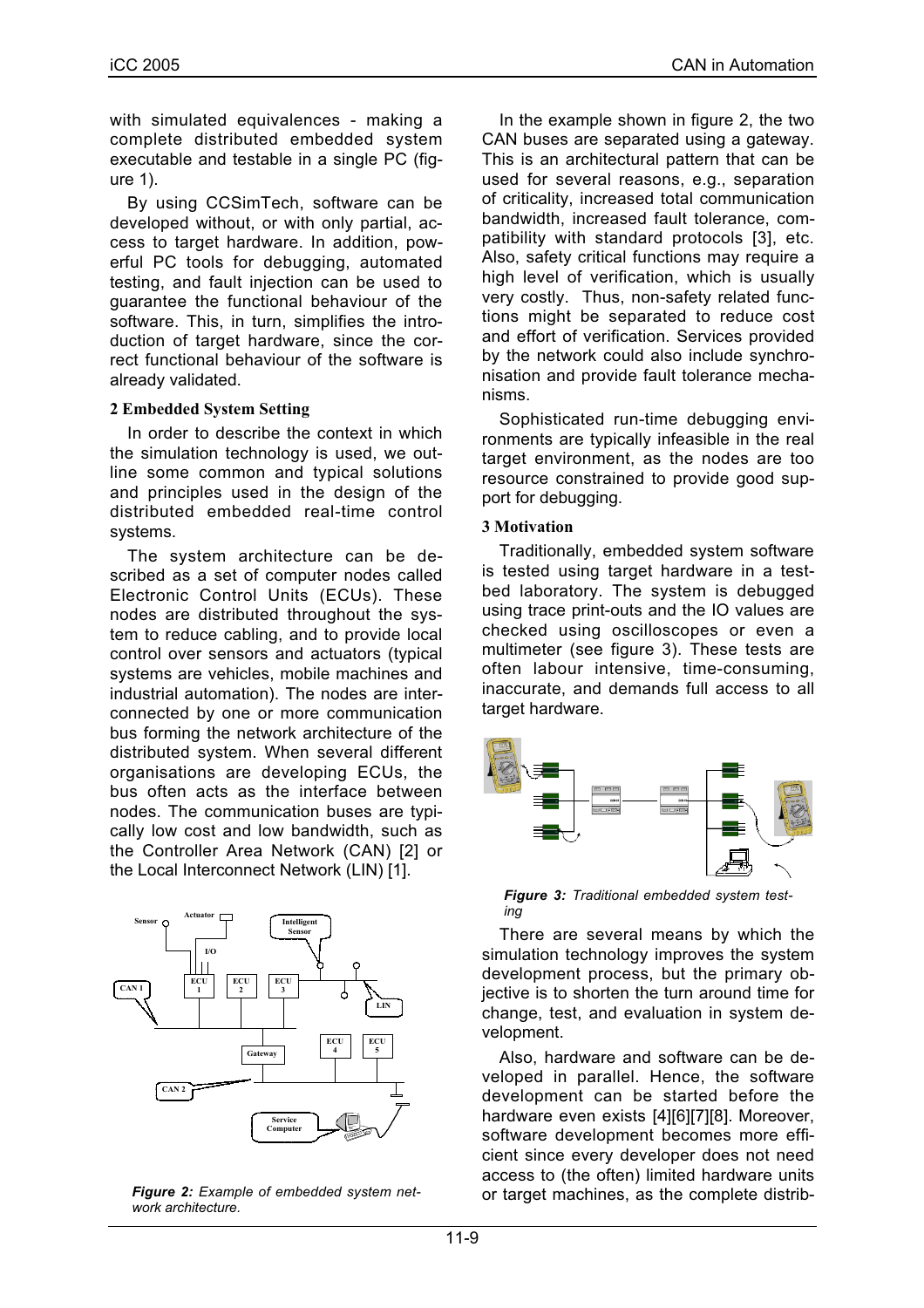uted system can be executed on a single PC.

Furthermore, a simulation-centric design process [4] enables development of hardware-independent software, since it encourages the use of platform independent software (e.g. layered software with replaceable device drivers). This makes the software developed easier to reuse and decreases the cost of future systems.

Hardware integration problems can be tackled early, or in some situations even be avoided, because functionality tests of software components can be done while simulating the system.

When testing the system using the simulation technique, complicated dynamic behaviours can be studied in a sloweddown environment, and slow behaviours can be speeded up. Moreover, some test sequences are hard, or even impossible, to test using the target machines (e.g. overheating or collision detection). Using simulation, such dangerous or difficult test cases can be explored.

In addition to the use in software development, simulation can be applied in other areas and activities, like, e.g., (*i*) customer tests and end-user evaluations, (*ii*) integration in commercial products/systems, e,g, in diagnostics applications and aftermarket tools, (*iii*) inexpensive training systems and simulators can be built based on the simulation technology, and (*iv*) marketing and sales support tools, e.g., presentations of a product/system.

## **4 Simulation and Test Environments**

Using CCSimTech, three conceptually different types of simulation environments (complete system simulation, mixed simulation, and target hardware tests) become available to develop and test embedded control systems. Using these three test environments, combined with automated testtools and an environment model of the system to control, we get a complete test solution for embedded systems and give rise to a simulation-centric development process. This approach has proven successful in many different software projects, and has been used by, e.g., CC Systems for over ten years.

## *4.1 Complete System Simulation*

In a complete system simulation, all nodes, control panels, and environment models are simulated in a single PC. This is the most commonly used test technique by CCSimTech users, since no target hardware is needed. Figure 4 presents a complete system simulation.



*Figure 4: An embedded control system simulated in a single PC*

The nodes communicate using a simulated field bus, e.g., CAN. IO-signals between the nodes and the external devices (sensors, actuators etc) are simulated using IO-channels in the PC. The necessary internal target hardware devices of the nodes (EEPROM, Flash, PLD, Power monitor etc.) are also simulated. These simulation devices (e.g. CAN, LIN, Flash Memories, RS232, etc.) are implemented as reusable software components. These components are at the heart of the simulation technique and are implemented to support both internal communication between the simulated hardware nodes and communication with different devices in the PC. The technical issues of CCSimTech are further described in Section 5.

To make the simulation-centric development process more complete, we have integrated support for communication with 3<sup>rd</sup> party tools. These tools can, e.g., be used to build environment models or control panel simulations. Also, automated test tools, both for unit testing and for system tests, can be used together with CCSim-Tech.

The environment models enable simulation of, e.g., mechanical, thermal, and electrical devices, and these models are connected to the simulated hardware nodes using simulated IO-ports facilitating a complete system simulation.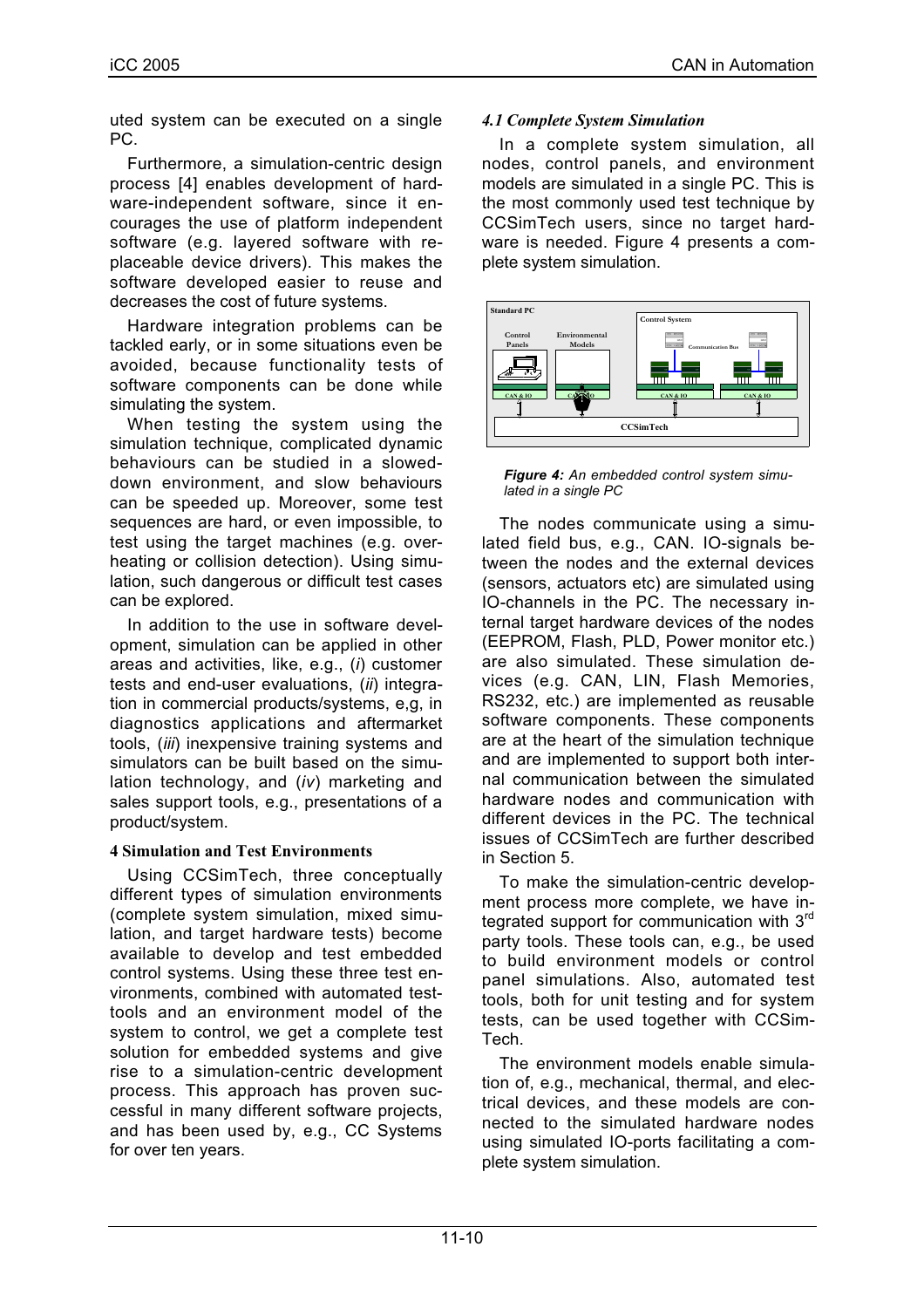A system panel is typically used to control the start and stop of the simulated nodes.

## **4.2 Mixed Simulation**

In a mixed simulation setting, some target hardware nodes are used together with the simulated system, see figure 5. This type of simulation is mainly used for two purposes; firstly, it enables integration of target hardware and hardware related software in a controlled step-by-step procedure, secondly it enables test of the physical communication between nodes. Furthermore, testing of IO-ports is possible.



*Figure 5: An overview of a mixed simulation setting*

The environmental models and the control panels are the same as for complete system simulation. Also, if automated testtools are used, the same test scripts can be used regardless of whether complete system simulation or a mixed setting is used. Hence, hardware-in-the-loop tests are facilitated using the described approach for simulating embedded systems.

Real target nodes can be connected to the other nodes via, e.g., a PC CAN-card. A simulated CAN-bus then connects to the simulated nodes in the PC. Furthermore, IO-ports on the external nodes are connected to data acquisition hardware in the PC (e.g. National Instruments PCI eXtensions for Instrumentation (PXI)) and connected to the simulated nodes and environmental models.

## **4.3 Target Hardware Tests**

During the final phase of the simulationcentric development process, all target hardware nodes are used. However, the control panel components can still be simulated on the PC and connected to the external nodes through data acquisition hardware in the PC.

To facilitate hardware-in-the-loop testing, the target system hardware communicates with the environmental model.



*Figure 6: An overview of a setting for target hardware tests*

The environmental models and control panel simulations as used in fully simulated tests are reused for target system simulation.

## **5 CCSimTech**

As described, CCSimTech enables control-system software to be developed and tested without access to target hardware. This is achieved by replacing all target hardware dependent operations (e.g. device driver and real-time operating system calls) with simulated equivalences. These equivalences are the core of CCSimTech. They are implemented as a set of software components (figure 7), simulating the behaviour of, e.g., CAN, LIN, IO, RS232. EEPROM, and Flash.



*Figure 7: Simulated system software overview*

It is important to emphasize that the software executed on top of CCSimTech (i.e. the HW independent application in figure 7) uses the same source code as the target hardware system does, except that the device drivers and the operating system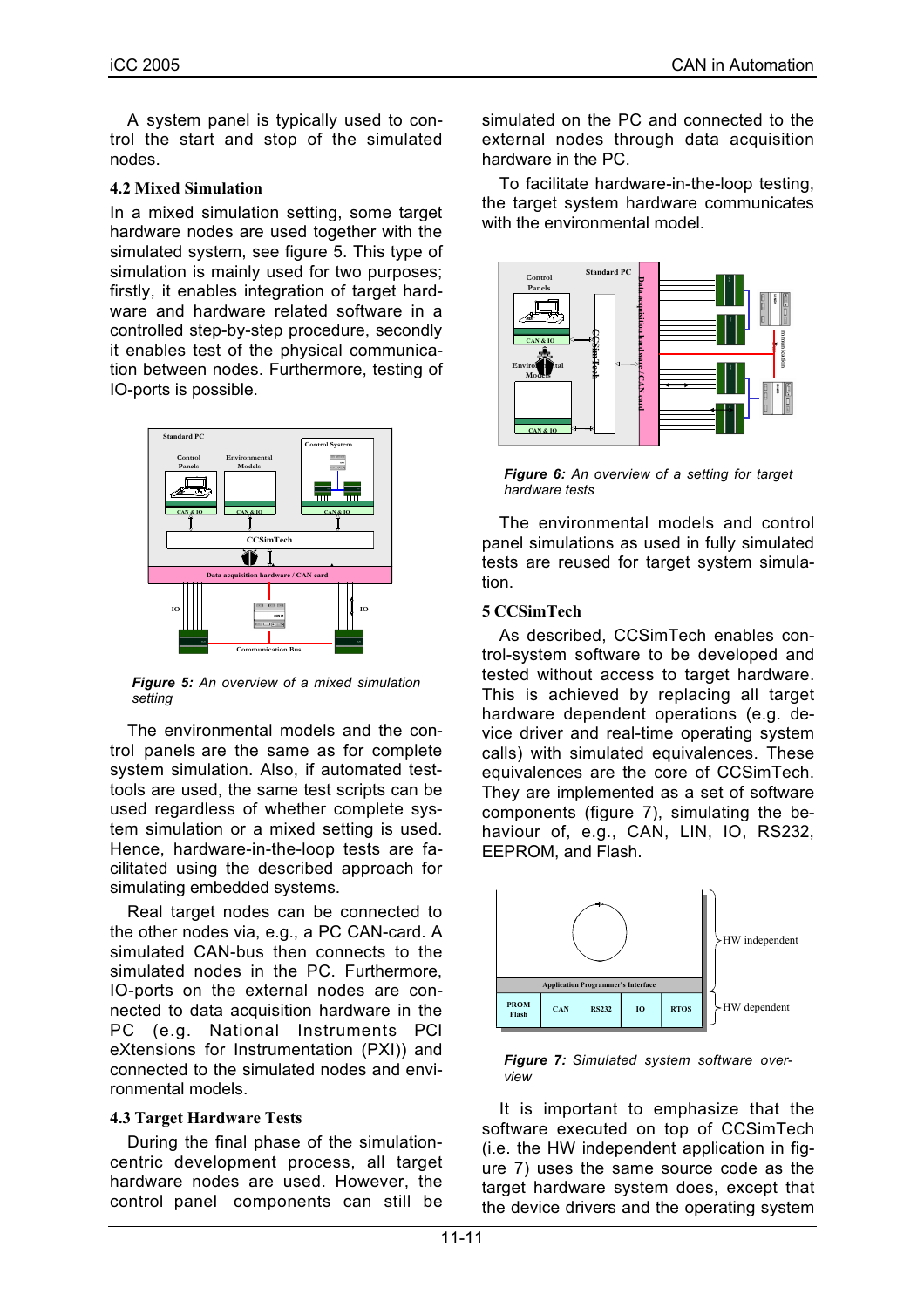are replaced. The application programmer's interface, used to communicate with the environment, is the exact same regardless of whether the control-system is simulated or running on target hardware. This means that the target source code can be tested and debugged in a very efficient way, compared to black-box testing on hardware. Furthermore, powerful tools for debugging, automated testing, fault injection, and dynamic modelling of environmental models of the target machine, available for PC's, can be used to guarantee the functional behaviour of the software.

## **5.1 CCSimTech Limitations**

The technology does not cover all aspects of system development, and some issues must be specifically addressed:

- $\checkmark$  Hardware device drivers must still be developed and tested in the target hardware.
- $\checkmark$  Timing properties are different in the simulated environment, compared to the target environment (further discussed in section 5.4).
- $\checkmark$  Operating system properties like process management and resource handling between processes must be considered and properly handled in the simulation (e.g. stack sizes, mutex- and semaphore handling).

## **5.2 Structure and Components**

Software for embedded systems is often divided into a hardware independent part and a hardware dependent part (figure 7). Using CCSimTech, the hardware independent part is compiled under Windows together with simulated equivalences (implemented as reusable software components) of the hardware dependent parts (e.g. device drivers). These simulated equivalences are the core of the simulation technology and can be categorised into two different groups.

The first group simulates actual hardware components (using a device driver API) and includes components used for simulating; (i) buses (e.g. CAN, LIN, JI708, and RS485), (ii) IO (e.g. Analogue, Digital, PWM, PULSE), (iii) Serial communication (e.g. RS232), and (iv) components simulating memory devices (e.g., EEPROM and Flash). The second group of software components is used for simulation of the fea-

tures of operating systems (e.g. OSE $^{\rm 1}$ ,  $RTXC^2$  and  $RUBUS^3)$  and time synchronisation properties (further described in section 5.4).

The same simulated components are used in all projects, and thus the effort to put up a new simulated environment is small.

## **5.3 Integration with COTS tools**

The simulation technique can be interfaced from 3<sup>rd</sup> party software tools that can be used for, e.g., complex environmental modelling and creation of realistic user interfaces. In order to integrate these tools with CCSimTech, the software tool has to be able to interface the simulated communication.

Modelling of the system that is to be simulated is an important aspect of the simulation, since the better the model reflect the real system, the better simulation substitute testing on the real system. There exist several graphical tools for designing the models of the system behavior, e.g., MATLAB/Simulink<sup>4</sup> or LabVIEW<sup>5</sup>. In such modeling tools the conventional programming in e.g., C/C++ is replaced, or supplemented, by a graphical interface from which complex models can be created using libraries of predefined and user-defined functions and modules.

Using a graphical modeling tool for modeling has several advantages over conventional programming. Firstly, the graphical environment uses a view, similar to the logical architecture of the real system. Secondly, model components can be easily reused, which reduces the time to create new models. Third, the predefined component libraries enable creation of complex systems with a smaller effort.

In LabVIEW the simulated communication can be interfaced using specific model components that execute C-code during execution. The C-code is used for sending and receiving information through the C-API's. Connectivity between the simulation

 $\overline{1}$ OSE; www.ose.com

<sup>&</sup>lt;sup>2</sup> Quadros Systems; www.quadros.com

<sup>&</sup>lt;sup>3</sup> Arcticus Systems; www.arcticus.se

<sup>4</sup> MathWorks; www.mathworks.com

<sup>5</sup> National Instruments; ni.com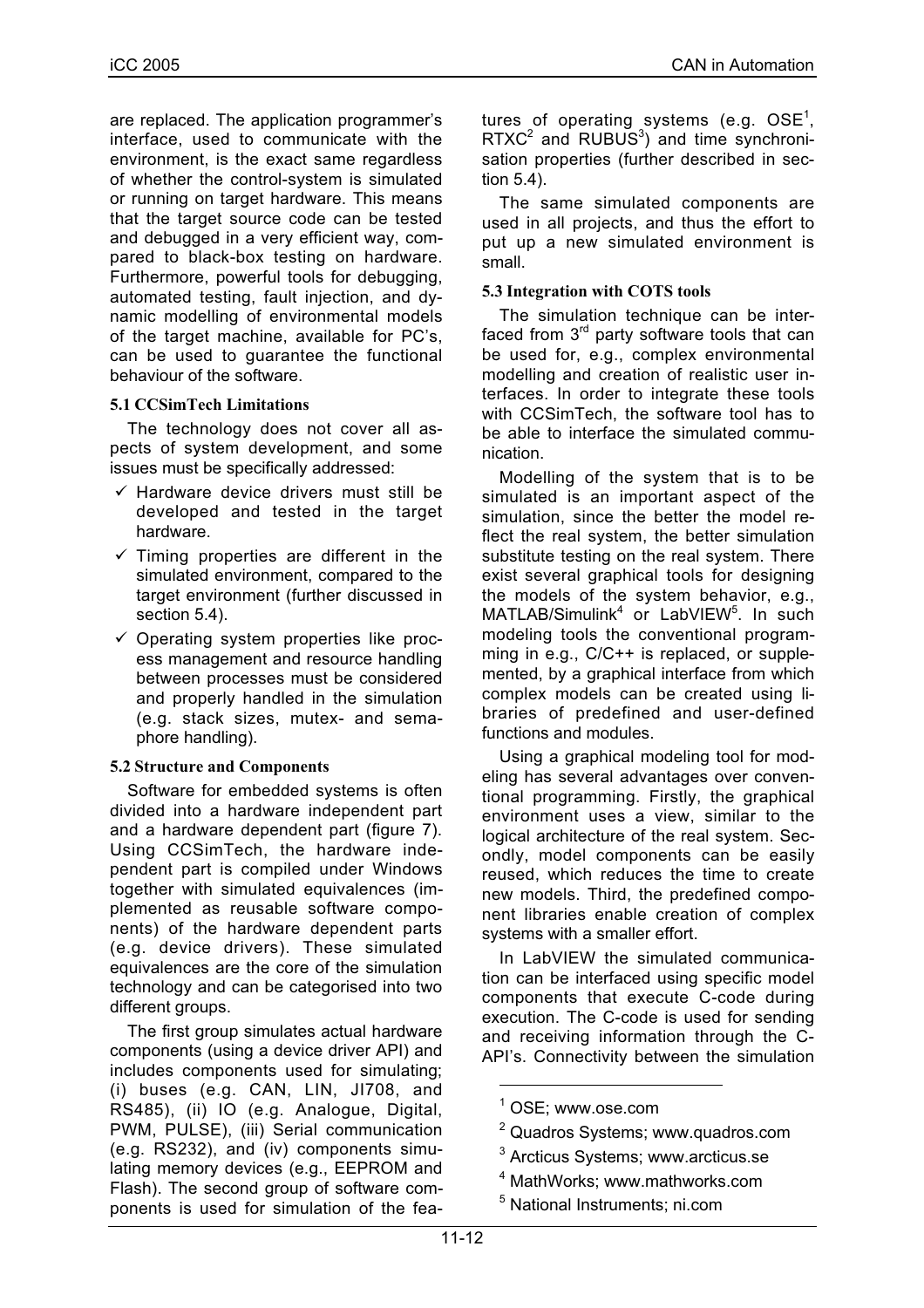technique and models created in other modeling tools, e.g., MATLAB/Simulink and SystemBuild/MATRIXx can be achieved using a similar approach.

Using GUI tools like Macromedia Director<sup>6</sup> realistic user interfaces can be created and connected to the simulation technique. This can be used for the marketing purposes or for facilitate cheap training systems.

## **5.4 Time Accurate Simulation**

Distributed control systems are often timing critical, meaning that the behaviour of the control system (and the controlled system) is dependent on the time when actions are taken. Hence, when simulating a distributed control system it is often important to mimic also to timing behaviour of the real system (i.e. without a representative timing behaviour the functional behaviour will not be representative).

To capture and simulate the exactly correct timing of a distributed system is practically impossible. Instead one has to make do with a "good enough" modelling of the timing behaviour of the real system. Then, what is good enough? In CCSimTech timed events (such as delays and alarms) are triggered at the correct simulated time. To achieve this, we *synchronize* the simulated nodes based on the amount of target time they have accumulated [5]. To support this synchronisation, *breakpoints* are inserted into code running on the PC. The time it would take *the target system* to execute the code between breakpoints is stored in the breakpoints. Each simulated node has its own local time counter which is incremented when the code reaches a breakpoint.

However, in CCSimTech the execution time of application code is not modelled between these breakpoints - instead the application is executed in the speed provided by the PC. For multitasking systems this means that the simulation may not reproduce the exact same task switch and interleaving patterns as the real-system. However, the time accuracy provided by CCSimTech is enough to detect most timing related problems (such as errors caused by timeouts and watchdogs) and to

allow mixes of simulated and real nodes to cooperate.

Certain low-level timing problems may be difficult to detect in CCSimTech:

- $\checkmark$  Delays caused by overload in nodes.
- $\checkmark$  Race-conditions that occur when multiple tasks simultaneously tries to perform the same action (such as locking a shared resource).
- $\checkmark$  Errors that only occur during special preemption patterns (e.g. due to failure of protecting shared resources).
- $\checkmark$  Errors that only occur when unsynchronised tasks sends messages in a special order.
- $\checkmark$  Bus overload conditions, as we do not model the amount of traffic on the CAN bus.
- $\checkmark$  Timing problems caused by messages being resent on the CAN bus because of electrical interference or other factors causing communications problems.

While representing an important class of problems, that are often difficult to detect and solve, the simulation accuracy needed to address them is beyond the scope of CCSimTech. To address these problems much more heavy-weight solutions such as clock-cycle accurate instruction level simulators *(*like the ARMulator from ARM [10]) or sophisticated systems for event recording needs to be used [9].

The simulated time in CCSimTech can be set to progress in real time. In this case the simulated system will (on average) execute at the same pace as would the real system. This mode makes it possible to run a mix of real nodes and simulated nodes together. However, the progress of simulated time can be slowed down, speeded up (the maximum speed is limited only by the speed of the PC), or even completely stopped. The slowing down or stopping of the simulated time is very useful when debugging. In this case an erroneous course of events could be slowed down, or stepped though, and all intermediate states could be analysed in a debugging tool. Speeding up simulated time is very useful when performing automated test sequences. In this case a tedious scenario could be simulated in a short time, e.g. facilitating efficient regression testing.

 $\overline{6}$  $6$  Macromedia, www.macromedia.com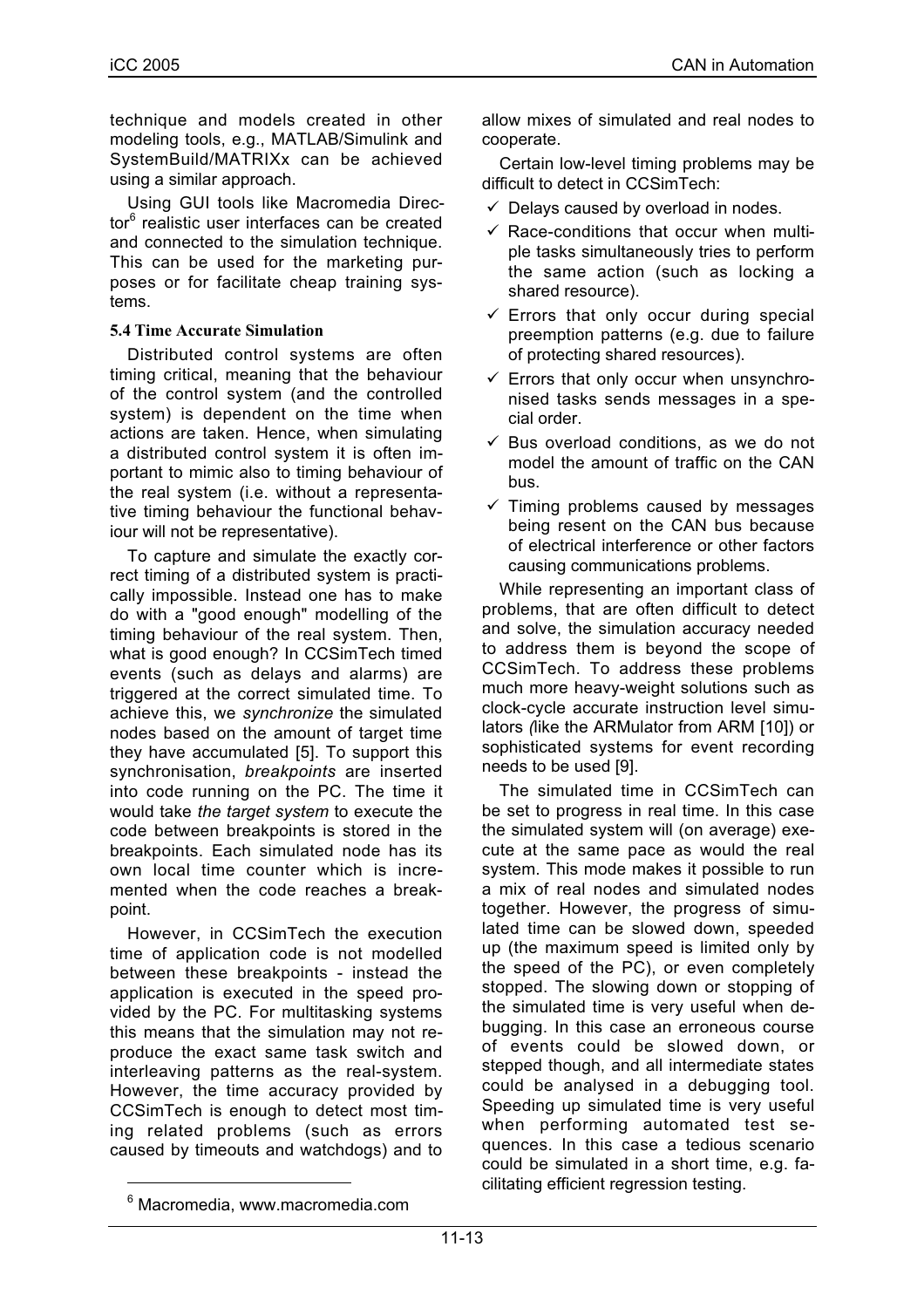ESAB is one of the world's largest producers of welding consumables and equipment, with customers in, e.g., transport and off-road vehicle industry, the offshore and shipbuilding industry, power, process and construction industries (figure 8 shows a typical ESAB welding system).

ESAB have used traditional methods to test and debug their control-system functionality. The functional behaviour of the software was tested by measuring the IO-values on the electronic control units (ECU's) – a time-consuming and complicated method. Increased customer requirements on system functionality, leading to shorter release time-cycles, made it necessary for ESAB to look for new ways to improve efficiency and quality in software development and test. ESAB's choice was to introduce CCSim-Tech in the development process.



*Figure 8: Welding equipment with a CANbased, distributed control-system.*

A schematic overview of a typical ESAB welding control-system, in its basic configuration, is illustrated in figure 9. This distributed, CAN-based, system has three ECU's; i) the weld data ECU, managing overall control of the welding process and HMI, ii) the power source ECU, controlling current and voltage in the power source, iii) the wire feed ECU, controlling the feed of welding wire.

When ESAB introduced CCSimTech, all target hardware dependencies in the control-system source code were identified and replaced with simulated system calls. After replacing these calls, the system became ready for execution in a PC.



*Figure 9: ESAB welding equipment – system overview.*

The results for ESAB where that the product development cycle and time-tomarket, were shortened. Also, the software quality was enhanced (fewer software bugs in the target system). Today, ESAB uses CCSimTech in more or less every new development project and has expressed a keen interest in using future improvements and additional components in order to further improve the software quality and decrease time-to-market.

## **7 Related Work**

The work presented here is essentially an API-level simulation of a distributed embedded system. This solution is also known as a host-compiled solution, as the code is compiled for the host machine and not the target.

Real-time operating system companies like WindRiver [6] and Enea [7] make APIlevel simulators available for their operating systems. The solution presented here has stronger support for both networked and discrete I/O than their solutions, and is also independent of the operating system used.

Another level of simulation of distributed systems is to use instruction-set simulation to execute the actual target binaries. This gets a step closer to the real target. Regarding the use of an operating system in this context, it can either be emulated (operating system calls are executed directly on the host) or executed for real. The emulated solution allows the IO and networking to be simulated in a way similar to CC SimTech.

The operating system code can also be run on the simulator, generating a fullsystem simulator [8]. This makes it necessary to construct simulation models of the actual IO and networking hardware used, as well as the appropriate processors and